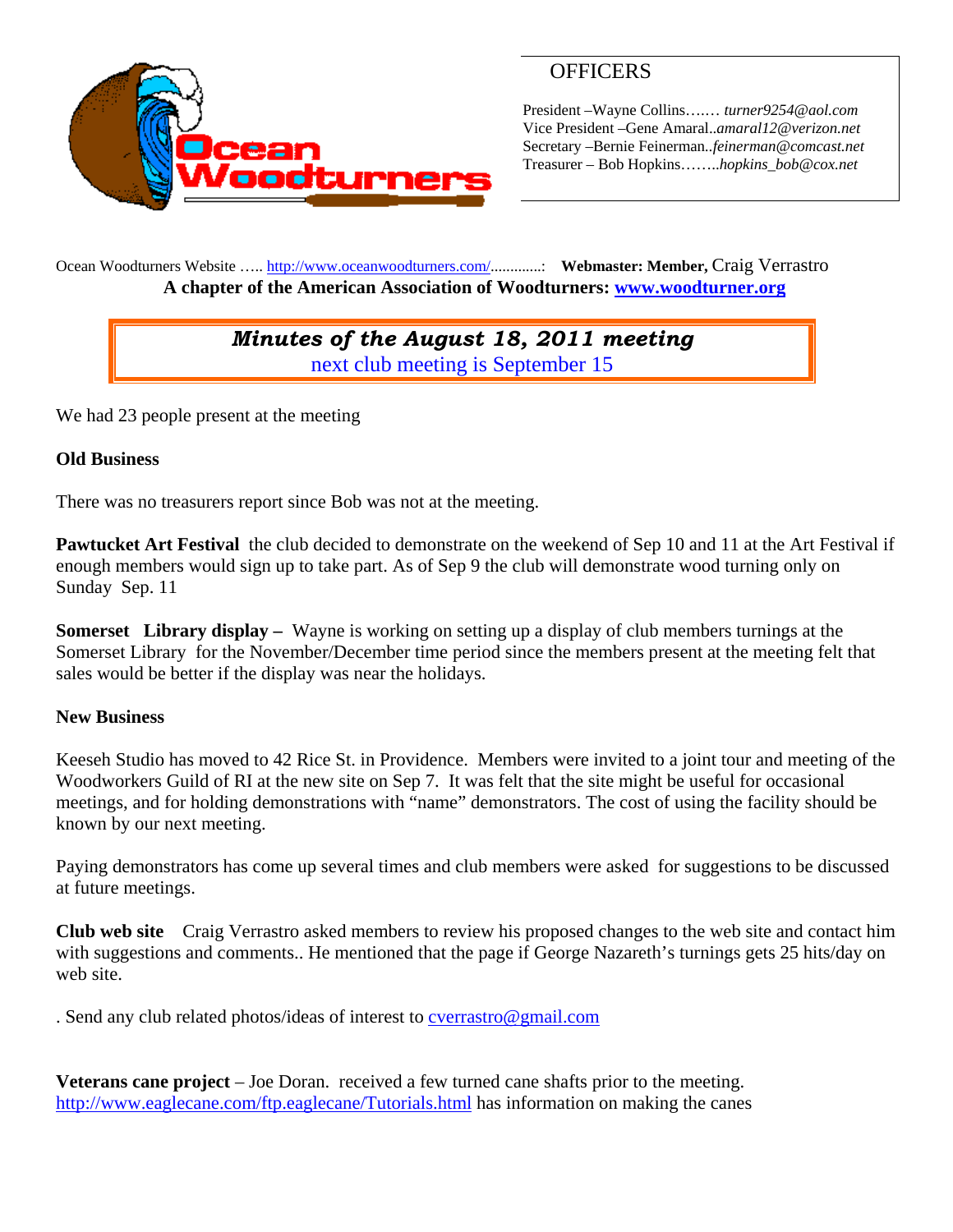# **Show and Tell**  ,

Paul Tavares : small forms are curly Maple and dark Walnut and the big one is Mahogany, Holly, and an unknown Redwood.



Bill smith showed the results of Rich Lemieux learning to core a Cherry burl, the bowl wall is only ½" thick in spots, and the remainder unfinished core







Earl Randall – Osage Orange bowl and a spalted Cuban mahogany bowl

Gene Amaral vase made of Poplar, Maple. & Chestnut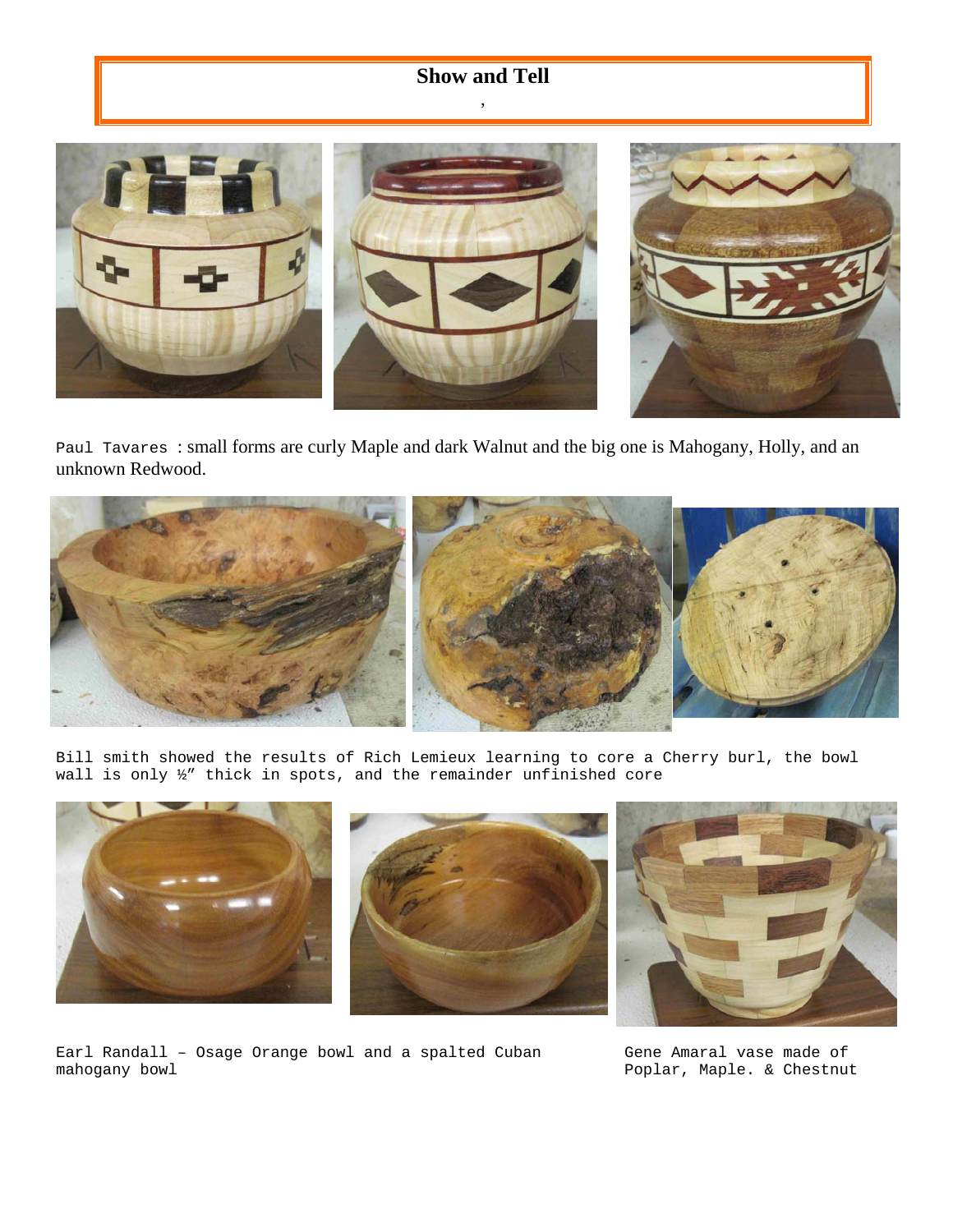

George Nazareth bowl used Walnut, Purple heart, Cherry, and Ash.



George Nazareth vase used Walnut, Cherry, Holly, and Light Maple



John Chakuroff with a senior "aide"









John Chakuroff Mahogany "bean pot" - router was used to cut off section between the "ears" while the unit was mounted on the lathe



Marc Blanchette – Maple burl bowl which kept coming out of chuck – there was a large bark inclusion in the tenon area



Mike Cyr – Oak bowl with ebonized Mahogany base